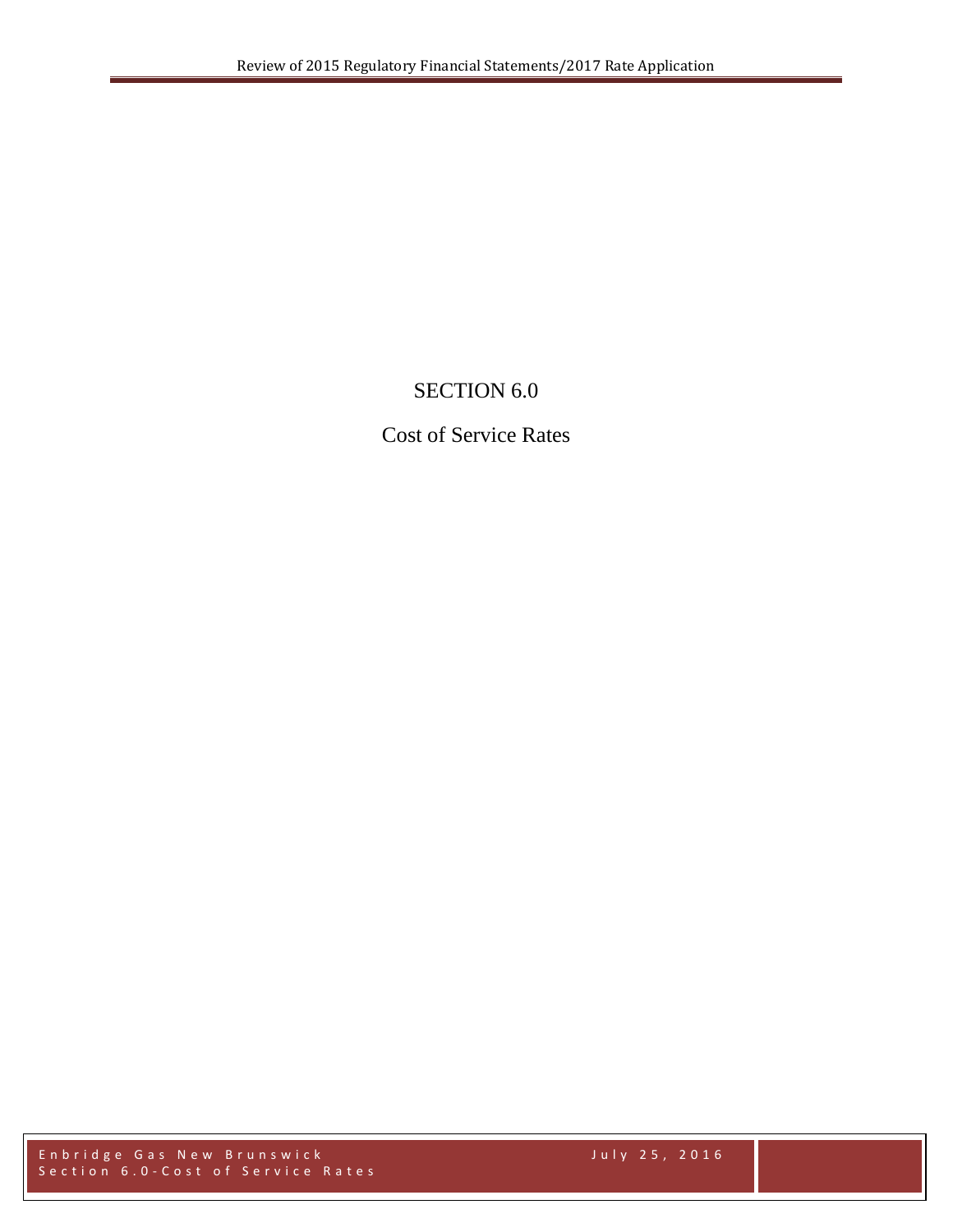#### **6.0 Cost of Service Rates**

- Under a COS model, a regulated entity is permitted to set rates that allow it the opportunity to
- recover the costs of its regulated operations, including a fair rate of return on its investment devoted to regulated operations.
- This principle is consistent with what is expected to occur in a competitive market, where the price of services trends towards the cost of providing them, including a fair return.
- Cost of Service Methodology
- In the December 23, 2014 Decision in the Matter of Enbridge Gas New Brunswick's ("EGNB")
- Review of 2013 Regulatory Financial Statements/2015 Rate Application, the Board approved
- the Cost of Service Study as proposed by EGNB. EGNB used the same cost of service principles
- and processes for the purpose of the 2017 COS study.

### Revenue Requirement

- The revenue requirement provided in the 2017 Budget was used for the purpose of determining
- the distribution rates in the 2017 COS Model.

### Allocators

- Allocators used in the 2017 COS study are consistent with those provided in support of the 2016
- Rate Application. A copy of the Allocators is attached in Schedule 6.1 Allocators.